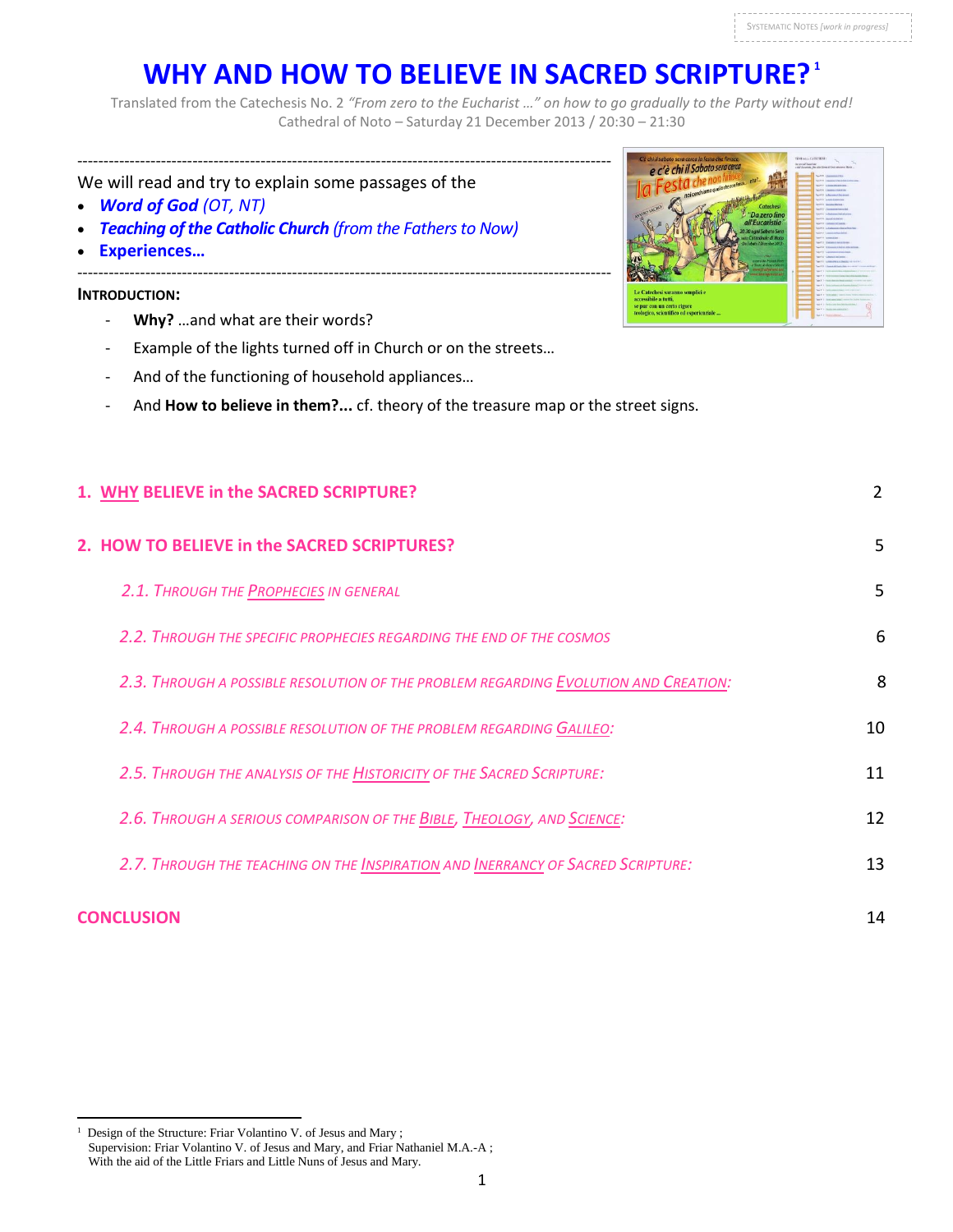# **1. WHY BELIEVE in the SACRED SCRIPTURE?**

# **Word of God**

#### OLD TESTAMENT

THE SACRED SCRIPTURES ARE A LAMP AND A LIGHT (WHICH LEADS TO THE LIGHT OF THE WORLD, THAT IS, TO CHRIST - CF. JOHN 8:12)

- *"Your word is a lamp for my feet, a light for my path" (Ps 119:105)*
- *For the command is a lamp, and the teaching a light" (Prov 6:23)*

**THE WORD OF GOD DOES NOT REMAIN WITHOUT EFFECT** (FOR THOSE WHO BELIEVE IN IT)

 *"Yet just as from the heavens the rain and snow come down and do not return there till they have watered the earth, making it fertile and fruitful, giving seed to the one who sows and bread to the one*  who eats, so shall my word be that goes forth from my mouth; It shall not return to me empty, but shall *do what pleases me, achieving the end for which I sent it." (Is 55:10-11).*

#### NEW TESTAMENT

#### **THE SACRED SCRIPTURES WERE WRITTEN SO THAT WE WOULD BELIEVE IN CHRIST**

- *"But if you do not believe his writings, how will you believe my words?" (John 5:47).*
- *"Amen, amen, I say to you, whoever keeps my word will never see death" (John 8:51).*
- *"But these are written that you may [come to] believe that Jesus is the Messiah, the Son of God, and that through this belief you may have life in his name" (John 20:31).*
- *"When he was raised from the dead, his disciples remembered that he had said this, and they came to believe the scripture and the words Jesus had spoken" (John 2:22).*
- *"Oh, how foolish you are! How slow of heart to believe all that the prophets spoke!" (Luke 24:25).*

**THOSE WHO BELIEVE IN THE SACRED SCRIPTURES** (AND PUT THEM INTO PRACTICE) **WILL FIND THEIR JOY**

 *"But the one who peers into the perfect law of freedom and perseveres, and is not a hearer who forgets but a doer who acts, such a one will find his joy in what he does." (cf. Jam 1:25).*

#### **THE WORD OF GOD WORKS IN THOSE WHO BELIEVE**

 *"The word of God, which is now at work in you who believe" (1Thess 2:13)…*So if the life of a man or a woman doesn't change after they have believed in God and in the Sacred Scriptures, it could mean that, in the depths of their heart, they don't really believe…

#### **THE SACRED SCRIPTURES ARE ETERNAL**

*"Heaven and earth will pass away, but my words will not pass away" (Matt 24:35).* 

## **Teaching of the Catholic Church**

#### PATRISTIC AGE

**ALL THE THEORIES ABOUT IMMORTALITY COME – ACCORDING TO SOME OF THE FATHERS – FROM SACRED SCRIPTURE** 

 --- **ST. JUSTIN** (Martyr, † 165 ): *"And whatever both philosophers and poets have said concerning the immortality of the soul, or punishments after death, or contemplation of things heavenly, or doctrines of the like kind, they have received such suggestions from the prophets as have enabled them to understand and interpret these things."* (ST. JUSTIN, *First Apology*, 44).

-- "This topic of the 'Greek theft of the barbarian philosophy', that is, the plagiarism towards the Hebrews from which the philosophers took their principles, will return extensively in the Stromata where Clement lists all those philosophical doctrines which in his opinion were "stolen" from the Hebrews (Cf. *Stromata* V,14,89-VI,4,38)" ( A. SABETTA, Dispensa: *Fede e ragione. Analisi storiche e prospettive per il presente.* Facoltà di Teologia PUL - II ciclo, corso 10511. A.A. 2012-13, p. 27 [unpublished translation by pfsgm])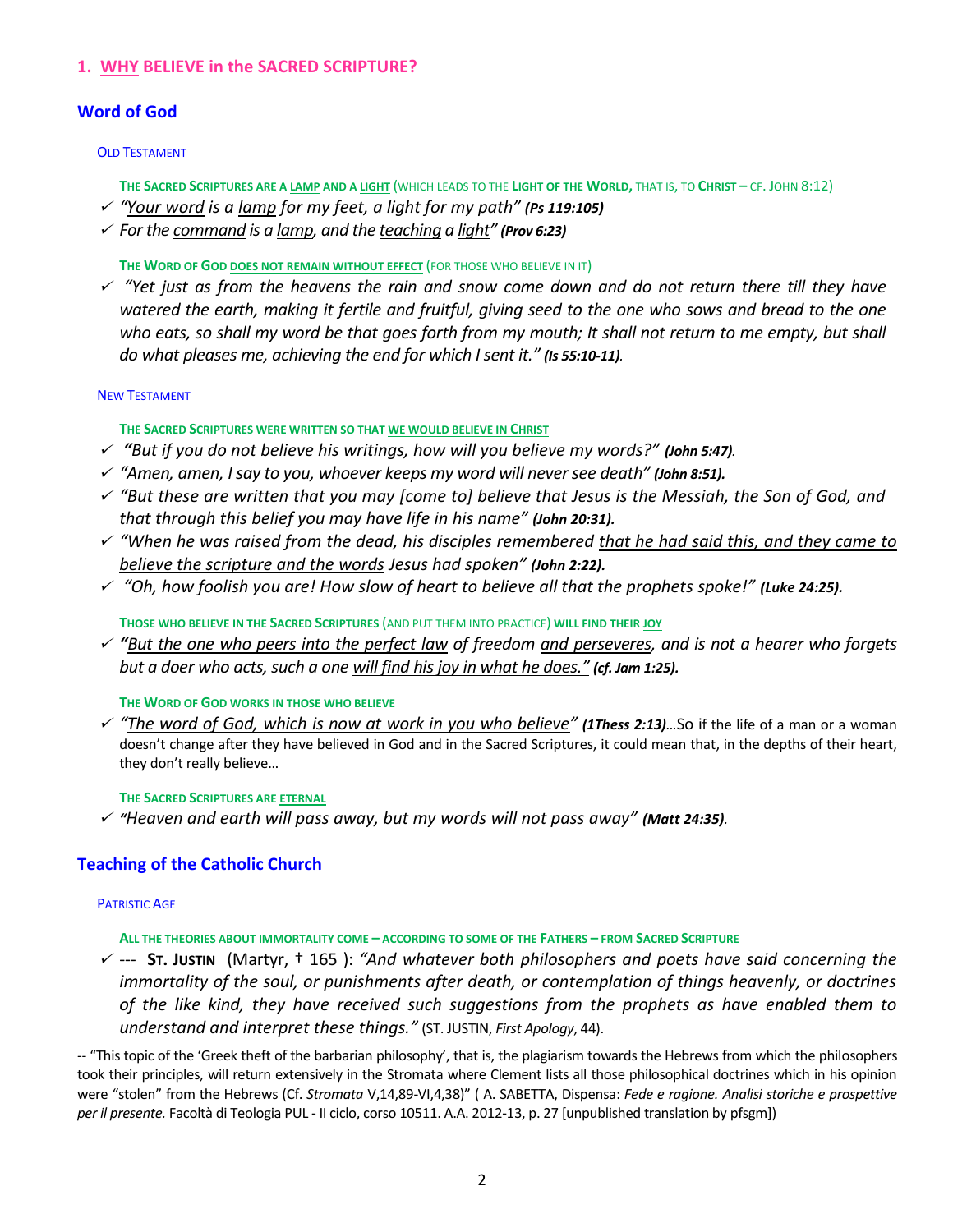**IGNORANCE OF THE SCRIPTURES IS IGNORANCE OF CHRIST** 

 --- **ST. HIPPOLYTUS** (Priest and Martyr; † 235): *"There is only one God, brethren, and we learn about him only from sacred Scripture. It is therefore our duty to become acquainted with what Scripture proclaims and to investigate its teachings thoroughly...Sacred Scripture is God's gift to us and it should* be understood in the way that he intends: we should not do violence to it by interpreting it according *to our own preconceived ideas."* 

(HIPPOLYTUS, *Treatise against the heresy of Noetus*, in: *Office of Read*., 23 December)

- **ST. JEROME** (Priest and Doctor of the Church, 347 † 420): *"I interpret as I should, following the command of Christ: "Search the Scriptures," and "Seek and you shall find." Christ will not say to me what he said to the Jews: 'You erred, not knowing the Scriptures and not knowing the power of God.' For if, as Paul says, Christ is the power of God and the wisdom of God, and if the man who does not know Scripture does not know the power and wisdom of God, then ignorance of Scripture is ignorance of Christ."* (JEROME, *Prologue of the commentary on Isaiah*, in: *Office of Read*., 30 September.)
- --- **ST. AUGUSTINE OF HIPPO** (Bishop and doctor of the Church; 354 † 430): *"All of you who search for the many words of men, try to understand the only Word of God"*

(cf. S. AGOSTINO, *Discorso 118*, 1 [unpublished translation by pfsgm])

# **PASTORS MUST HELP OTHERS BELIEVE IN THE SCRIPTURES**

 --- **ST. AUGUSTINE OF HIPPO** (Bishop and doctor of the Church; 354 - † 430): Augustine says to the pastors: *"[Help the believer] consider Scripture, which says to him: 'He scourges every son he acknowledges' [Heb 12:6]. Let him prepare to be chastised, or else not seek to be acknowledged as a son."*

**(**ST. AUGUSTINE, Off. of Read., Fri. Week XXIV O.T.)

# MEDIEVAL AGE

# **FAITH IS NECESSARY TO PENETRATE THE SACRED SCRIPTURES**

 --- **ST. BONAVENTURE** (Bishop and Doctor of the Church; 1218 - † 1274): *"It is impossible, therefore, for anyone to achieve this understanding [of the truth of all Sacred Scripture] unless he first receives the gift of faith in Christ. This faith is the foundation of the whole Bible, a lamp and a key to its understanding….[T]his same faith is the firm basis of all supernatural enlightenment."* (ST. BONAVENTURE, Off. of Read., Mon. Week V O.T.).

**THE FRUIT OF SACRED SCRIPTURE IS THE FULLNESS OF ETERNAL HAPPINESS** 

 --- **ST. BONAVENTURE** (Bishop and Doctor of the Church; 1218 - † 1274): *"The outcome or the fruit of reading holy Scripture is by no means negligible: it is the fullness of eternal happiness. For these are the books which tell us of eternal life, which were written not only that we might believe but also that we might have everlasting life. When we do live that life we shall understand fully, we shall love completely, and our desires will be totally satisfied….In order to achieve this, we must study holy Scripture carefully, and teach it and listen to it [and practice it] in the same way."*

(BONAVENTURE, Breviloquio, in: Office of Read., Monday Week V O.T.)

# **INERRANCY OF THE SACRED SCRIPTURES…**

 --- **ST. THOMAS AQUINAS** (Priest and Doctor of the Church; 1225 - † 1274): *"Our faith rests upon the revelation made to the apostles and prophets who wrote the canonical books, and not on [other] revelations [...]. Hence Augustine says (Epis. ad Hieron. xix, 1): 'Only those books of Scripture which are called canonical have I learned to hold in such honor as to believe their authors have not erred in any way in writing them. But other authors I so read as not to deem everything in their works to be true [...] - whatever may have been their holiness and learning.'"* (ST. THOMAS AQUINAS**,** *S. Th. I*, q. I *a*. 8).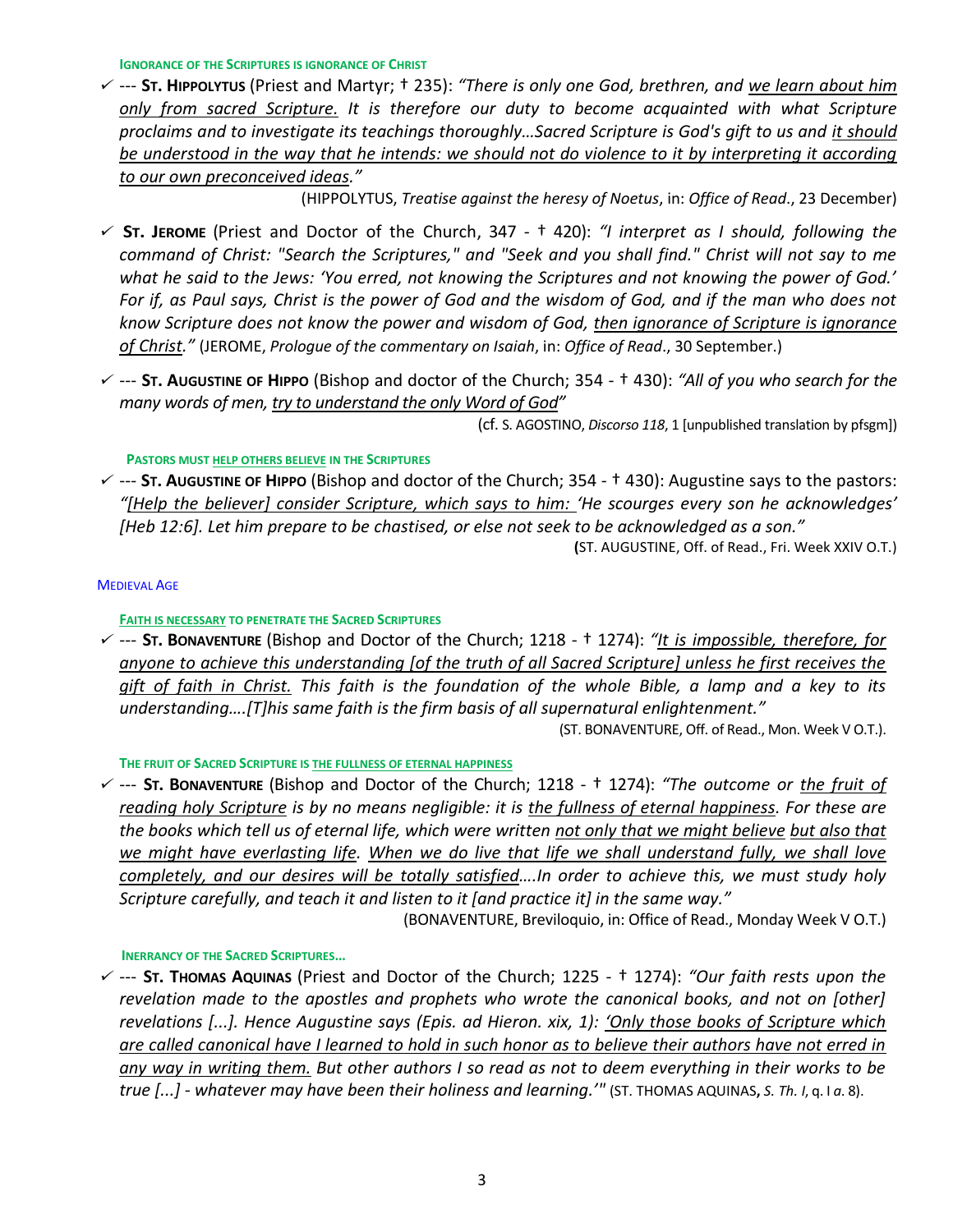# **Personal Experiences**

#### **WITNESSES**

**THE LITTLE GOSPEL WITH THE WRITING IN PEN:** *"A LAMP FOR MY STEPS"…*

 *"The little story of the little book of the Gospel, where it was written in pen, "your Word is a lamp for my steps and a light on my way."*

# **THE BIBLE IN HAND AND THE SHIELD WHICH PROTECTED FROM THE DEVIL**

 *"The story of the girl who dreamt that she had the Bible in her hands and a giant shield that the devil couldn't penetrate*."

**THE LIBRARY WITH THE BOOKS WHICH MELTED AWAY…EXCEPT FOR THE BIBLE…**

 *"The story of an Italian woman in France who dreamt of a library and all its books that transformed into liquid excrements…all except the Bible that was the only book remaining intact*."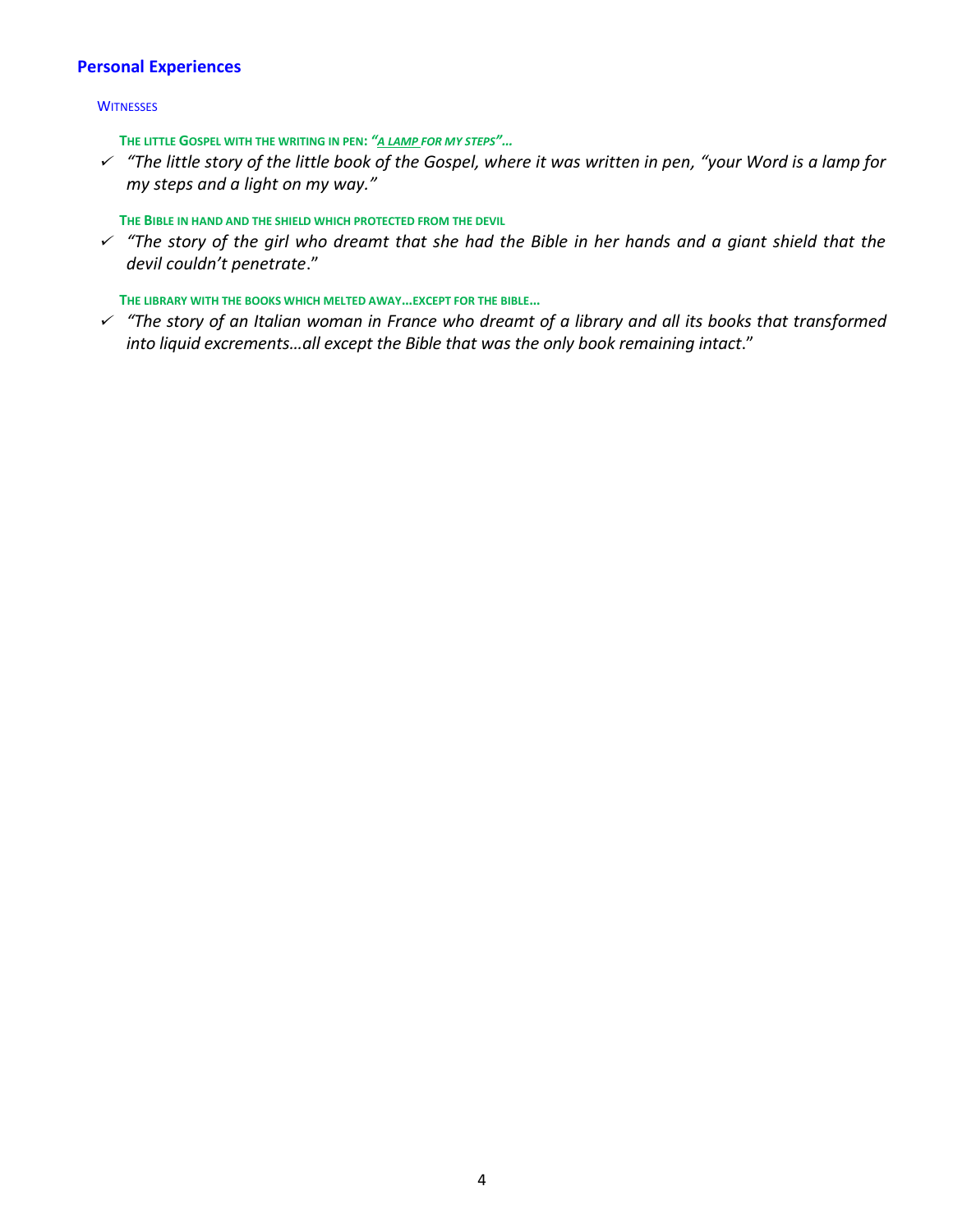# **2. HOW TO BELIEVE in the SACRED SCRIPTURES?**

*2.1. THROUGH THE PROPHECIES IN GENERAL*

# **Word of God**

# OLD TESTAMENT

# **HOW TO DISTINGUISH THE TRUE PROPHECY FROM THE FALSE ONE?**

- *"Should you say to yourselves, "How can we recognize that a word is one the Lord has not spoken?", if a prophet speaks in the name of the Lord but the word does not come true, it is a word the Lord did not speak. The prophet has spoken it presumptuously; do not fear him" (Deut 18:21-22).*
- *"If there –* instead *- arises in your midst a prophet or a dreamer who promises you a sign or wonder, saying, 'Let us go after other gods,' whom you have not known, 'and let us serve them', and the sign or wonder foretold to you comes to pass, do not listen to the words of that prophet or that dreamer; for the Lord, your God, is testing you to know whether you really love the Lord, your God, with all your heart and soul." (Deut 13:2-4)*
- Therefore: *"You shall know that I am the LORD, when I open your graves and make you come up out of them, my people!" (Ezek 37:13).* – Cf. Jesus raising Lazarus from the dead *(John 11:14, 43-44),* as well as the son of the widow of Nain *(cf Luke 7:11-17)* and the daughter of Jairus *(cf. Mark 5:35-43)…*

**SOMETIMES TRUE PROPHECIES ARE NOT FULFILLED BECAUSE OF THE CONVERSION OF THE PEOPLE…**

 *"The people of Nineveh believed God; they proclaimed a fast and all of them, great and small, put on sackcloth….When God saw by their actions how they turned from their evil way, he repented of the evil he had threatened to do to them; he did not carry it out." (Jonah 3:5, 10)* 

# NEW TESTAMENT

# **PROPHECIES OF JESUS ABOUT HIS RESURRECTION**

- *"When he was raised from the dead, his disciples remembered that he had said this, and they came to believe the scripture and the words Jesus had spoken." (John 2:22)*
- *"And now I have told you this before it happens [that Jesus will die and return to them bringing His peace], so that when it happens [cf. John 20:19b] you may believe." (John 14:29)*

**PROPHECY OF JESUS ABOUT THE BETRAYAL OF JUDAS**

 *"From now on I am telling you [about the betrayal of Judas] before it happens, so that when it happens you may believe that I AM"* – [the Verb, or rather God, the Living Word] *(John 13:19).*

# **PROPHECY OF JESUS ABOUT THE DENIAL OF PETER**

 *"At that [Peter] began to curse and to swear, 'I do not know the man.' And immediately a cock crowed. Then Peter remembered the word that Jesus had spoken: 'Before the cock crows you will deny me three times.' He went out and began to weep bitterly." (Matt 26:74-75)*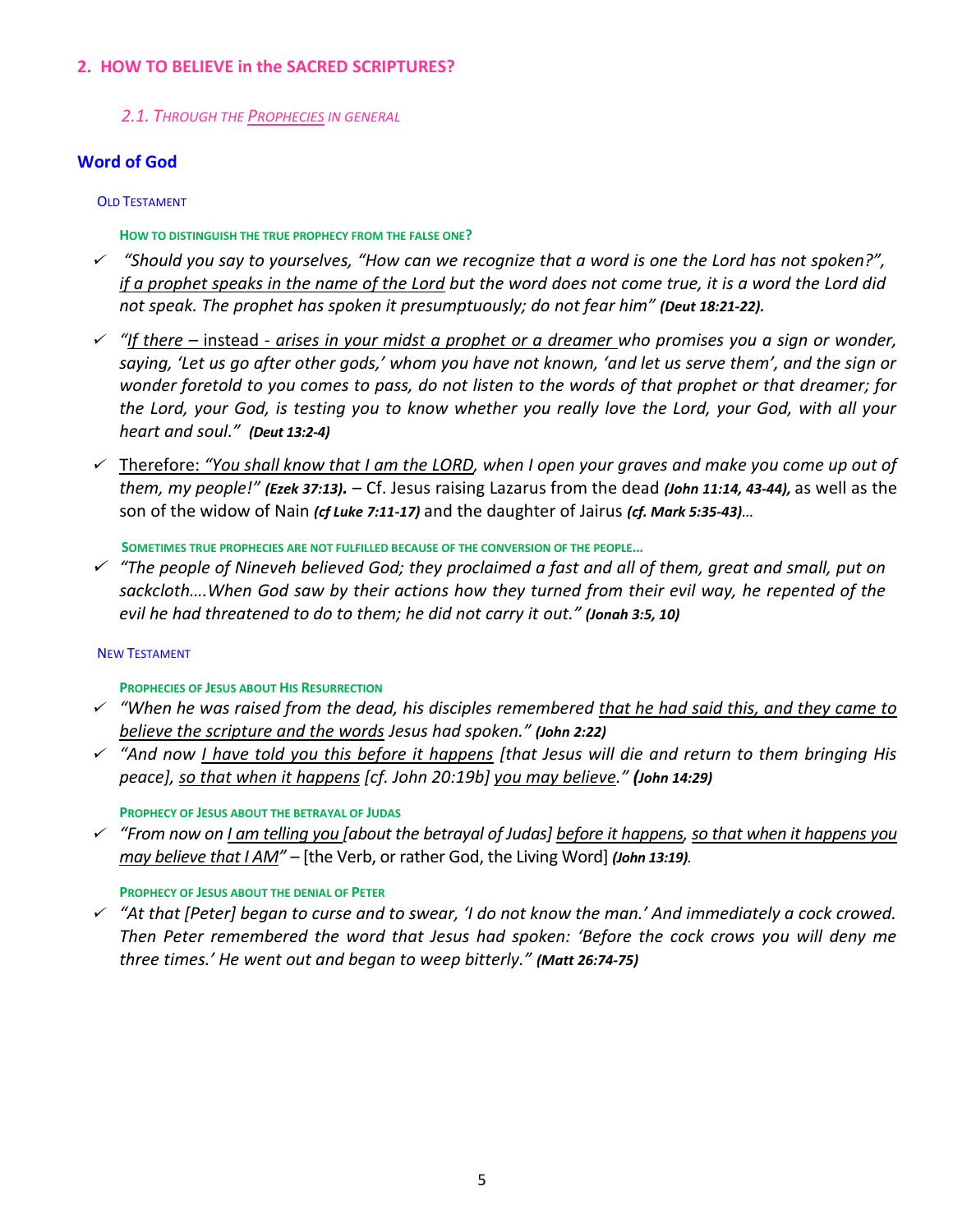# **Word of God**

#### NEW TESTAMENT

**END OF THE UNIVERSE AND END OF THE WORLD ACCORDING TO THE BIBLE (NT)?**

- *Amen, I say to you: until heaven and earth pass away, not the smallest letter or the smallest part of a letter will pass from the law, until all things have taken place" (Matt 5:18).*
- *"And behold, I am with you always, until the end of the world!" (cf. Matt 28:19-20 ).*
- ✓ *"Heaven and earth will pass away, but my words will not pass away" (Matt 24:35).*
- *"Then I saw a new heaven and a new earth. The former heaven and the former earth had passed away, and the sea was no more" (Rev 21:1).*
- *"The day of the Lord will come like a thief, and then the heavens will pass away with a mighty roar and the elements will be dissolved by fire, and the earth and everything it contains will be burned up. Since everything is to be dissolved in this way, what sort of persons ought [you] to be, conducting yourselves in holiness and devotion, waiting for and hastening the coming of the day of God, because of which the heavens will be dissolved in flames and the elements melted by fire. But according to his promise we await new heavens and a new earth in which righteousness dwells. Therefore, beloved, since you await these things, be eager to be found without spot or blemish before him, at peace" (2Pet 3:10-14).*

- the most recent scientific theories affirm that the actual world will disappear due to the magnification of the sun; now, how could the Holy Scripture have already declared these facts so long ago, when the scientific discovery of these certainties had not even remotely begun? Who could have known that the earth would finish in such a way as Saint Peter describes it, if not only God Himself who created it? Likewise, what about the end of heaven and earth as Jesus Himself prophesied?...In the Greek Hellenic mentality, the universe was spoken of as eternal (the "eternal return"), but Jesus said that heaven and earth (the universe) would pass away, as opposed to the Word that would never pass away – and not one of these words would be unfulfilled! (Cf. *Matt* 5:18). (an open question)...

# **Teaching of the Catholic Church**

#### POSTMODERN (CONTEMPORARY) AGE

#### **END OF TIME, END OF THE WORLD...**

 *---* **VATICAN COUNCIL II** (1962 - 1965): *"We do not know the time for the consummation of the earth and of humanity, nor do we know how the universe will be transformed. As deformed by sin, the shape of this world will pass away; but we are taught that God is preparing a new dwelling place and a new earth where justice will abide, and whose blessedness will answer and surpass all the longings for peace which spring up in the human heart. Then, with death overcome, the sons of God will be raised up in Christ, and what was sown in weakness and corruption will be invested with incorruptibility [...] but the expectation of a new earth must not weaken but rather stimulate our concern for cultivating this one. For here grows the body of a new human family, a body which even now is able to give some kind of foreshadowing of the new age. Hence, while earthly progress must be carefully distinguished from the growth of Christ's kingdom, to the extent that the former can contribute to the better ordering of human society, it is of vital concern to the Kingdom of God."*

(VATICAN COUNCIL II, Pastoral Constitution *Gaudium et Spes,* n. 39)

 *"'Go, therefore, make disciples of all nations, baptizing them in the name of the Father and of the Son and of the Holy Spirit, teaching them to observe all things whatsoever I have commanded you. And behold I am with you all days even to the consummation of the world' (Mt 28:18-20). The Church has*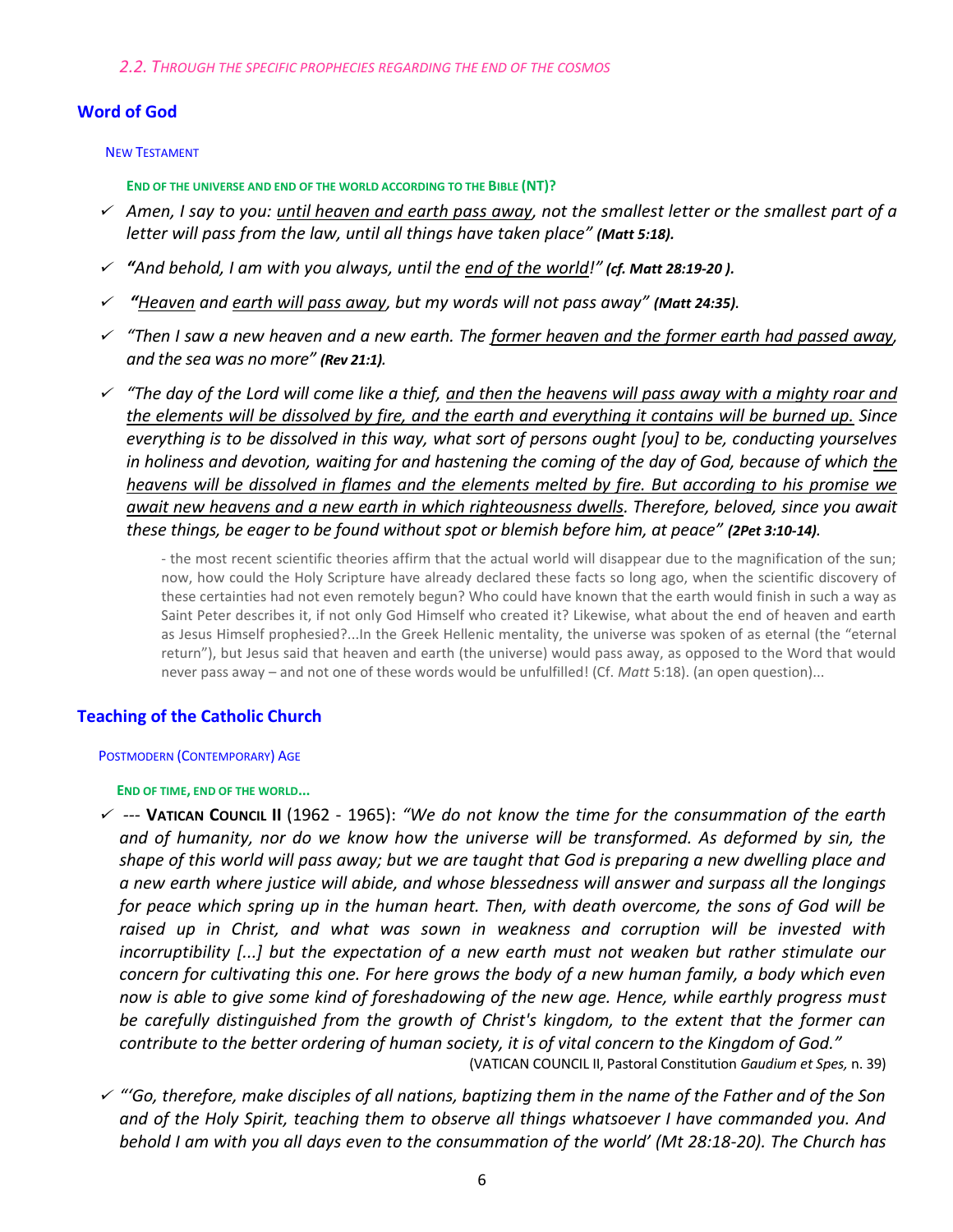*received this solemn mandate of Christ to proclaim the saving truth from the apostles and must carry it out to the very ends of the earth (cf. Acts 1:8) [...] and to the consummation of the world."*  (VATICAN COUNCIL II, Dogmatic Constitution *Lumen Gentium,* nn. 17, 18)

- *"Already the final age of the world has come upon us (cf. 1 Cor 10:11) [cf. SLC p. 402c] and the renovation of the world is irrevocably decreed and is already anticipated in some kind of a real way; for the Church already on this earth is signed with a sanctity which is real although imperfect. However, until there shall be new heavens and a new earth in which justice dwells (cf. 2 Pt 3:13), the pilgrim Church in her sacraments and institutions, which pertain to this present time, has the appearance of this world which is passing."* (VATICAN COUNCIL II, Dogmatic Constitution *Lumen Gentium*, n. 48)
- *---* **POPE FRANCIS** (Pope from 2013 …): *"The [Scriptures] make us think of the final days, the end of time, the end of the world, of the time of the final coming of Our Lord Jesus Christ [...]. The Church turns our thoughts to the end of this world, since it will come to an end, for the world as we know it is passing away."* (POPE FRANCIS, *Morning Meditation in the Chapel of the Domus Sanctae Marthae*, *Faith is never a private matter.* Thursday, 28 November 2013, in: *L'OSSERVATORE ROMANO*, Weekly ed. in English, n. 49, 6 December 2013.)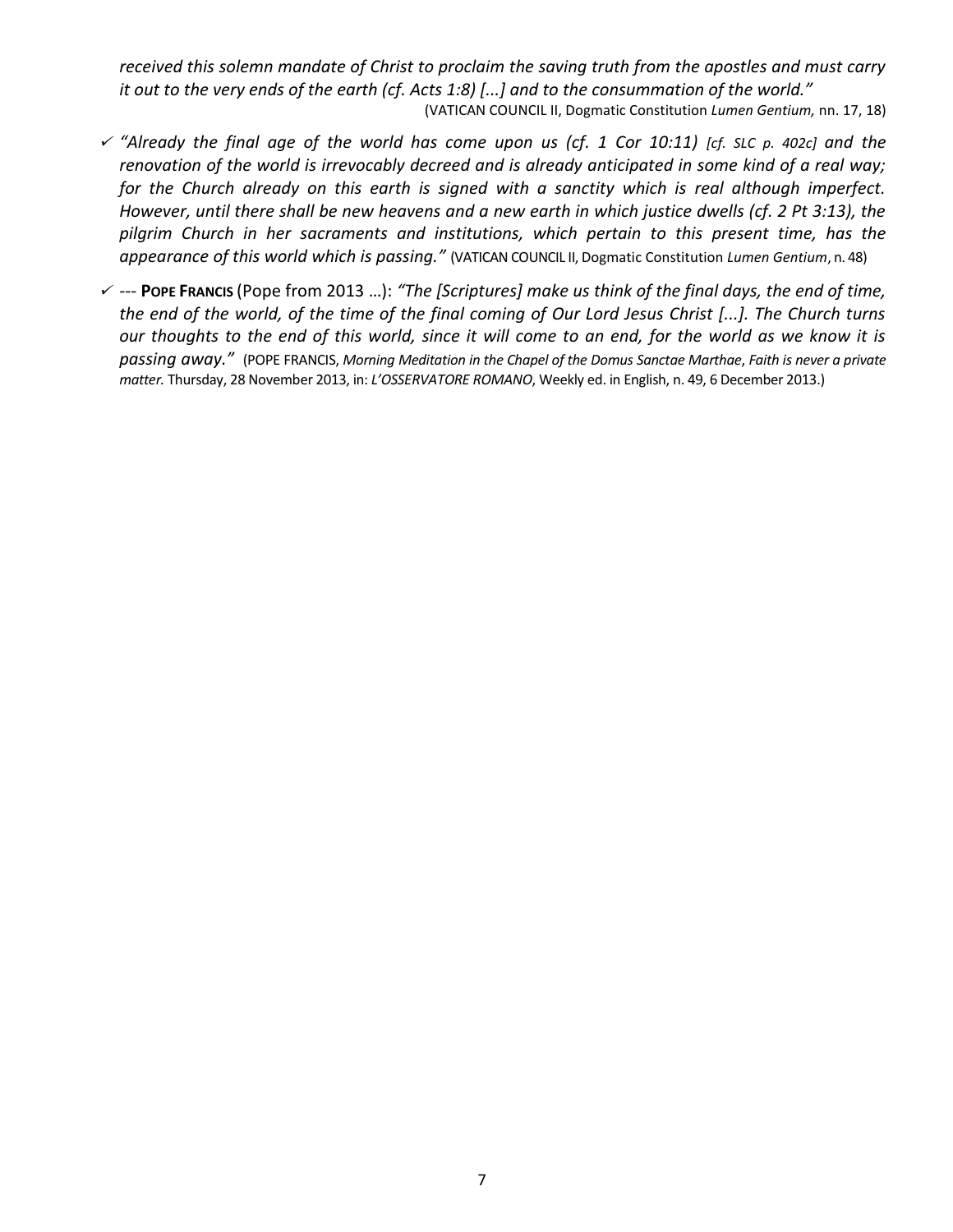*2.3. THROUGH A POSSIBLE RESOLUTION OF THE PROBLEM REGARDING EVOLUTION AND CREATION:*

# **Word of God**

# OLD TESTAMENT

**EVOLUTION ACCORDING TO SCIENCE OR CREATION ACCORDING TO THE BIBLE? 2**

- *"For in six days the Lord made the heavens and the earth, the sea and all that is in them" (Ex 20:11).*
- *"God looked at everything he had made, and found it very good. Evening came, and morning followed - the sixth day" (cf. Gen 1:1-30).*
- *"Like a drop of water from the sea and a grain of sand, so are these few years among the days of eternity" (Sir 18:10).*
- *"His gaze spans all the ages" (Sir 39:20).*

*-* The Bible clearly states that man appeared on the earth after 6 days *(cf. Gen 1:1-31)*, but some scientific claims say this happened after 5-6 geological eras; isn't it clear, therefore, that these could be connected, given that both the Wisdom books and also the Apostle St. Peter (the first Pope) speak clearly of the day of Eternity (Eons) (cf. Sir 18:10; 2Pt 3:18)? Couldn't there be, therefore, a possible '*creatio' [creation]* in 6 eternities?...as the Scripture also says that God's gaze spans from one Eternity to the next? (cf. Sir 39:20)... (open question) 3...

## NEW TESTAMENT

## **EVOLUTION ACCORDING TO SCIENCE OR CREATION ACCORDING TO THE BIBLE?**

- *"But do not ignore this one fact, beloved, that with the Lord one day is like a thousand years and a thousand years like one day." (2Pet3:8)*
- *"But grow in grace and in the knowledge of our Lord and savior Jesus Christ. To him be glory now and to the day* [ἡμέραν] *of eternity* [αἰῶνος = Aeon]*" (2Pet3:18).*

# **Teaching of the Catholic Church**

# POSTMODERN (CONTEMPORARY) AGE

**SEVERAL SCIENTIFIC THEORIES ON EVOLUTION, ONLY ONE SCRIPTURAL THEORY ON HOW MAN APPEARED ON EARTH…RECONCILABLE**

 *---* **ST. JOHN PAUL II** (Pope from 1978 - † 2005): *"And to tell the truth, rather than speaking about the theory of evolution, it is more accurate to speak of the theories of evolution. The use of the plural is required here—in part because of the diversity of explanations regarding the mechanism of evolution, and in part because of the diversity of philosophies involved. […] As a result, the theories of evolution which, because of the philosophies which inspire them, regard the spirit either as emerging from the forces of living matter, or as a simple epiphenomenon of that matter, are incompatible with the truth about man. They are therefore unable to serve as the basis for the dignity of the human person. […] To set us on guard against the grave temptations which face us, our Lord cites the great words of Deuteronomy: 'Man does not live by bread alone, but by every word that comes from the mouth of God.' (Deut 8:3; Mt 4:4)"* (JOHN PAUL II, *Speech to the Plenary Session of the Pontifical Academy of Science,* 22 October 199[6.https://humanorigins.si.edu/sites/default/files/MESSAGE%20TO%20THE%20PONTIFICAL%20ACADEMY%20OF%20SCIEN](https://humanorigins.si.edu/sites/default/files/MESSAGE%20TO%20THE%20PONTIFICAL%20ACADEMY%20OF%20SCIENCES%20(Pope%20John%20Paul%20II).pdf) [CES%20\(Pope%20John%20Paul%20II\).pdf](https://humanorigins.si.edu/sites/default/files/MESSAGE%20TO%20THE%20PONTIFICAL%20ACADEMY%20OF%20SCIENCES%20(Pope%20John%20Paul%20II).pdf) (accessed 12/11/2019))

*---* Considering that there are several scientific theories regarding the appearance of man on the earth – such as, for example, fixism, catastrophism, evolution, etc., and all are science – someone could say, which of them should we believe, since all of them are presented as possible scientific truths? Isn't the unique Scriptural Theory more credible, which states that we were created by God in six days, or rather (as we will see evidenced here by the

 $\ddot{\phantom{a}}$ 

*<sup>2</sup> Cf. Postmodern Period in this file.*

<sup>3</sup> *Cf. Idem*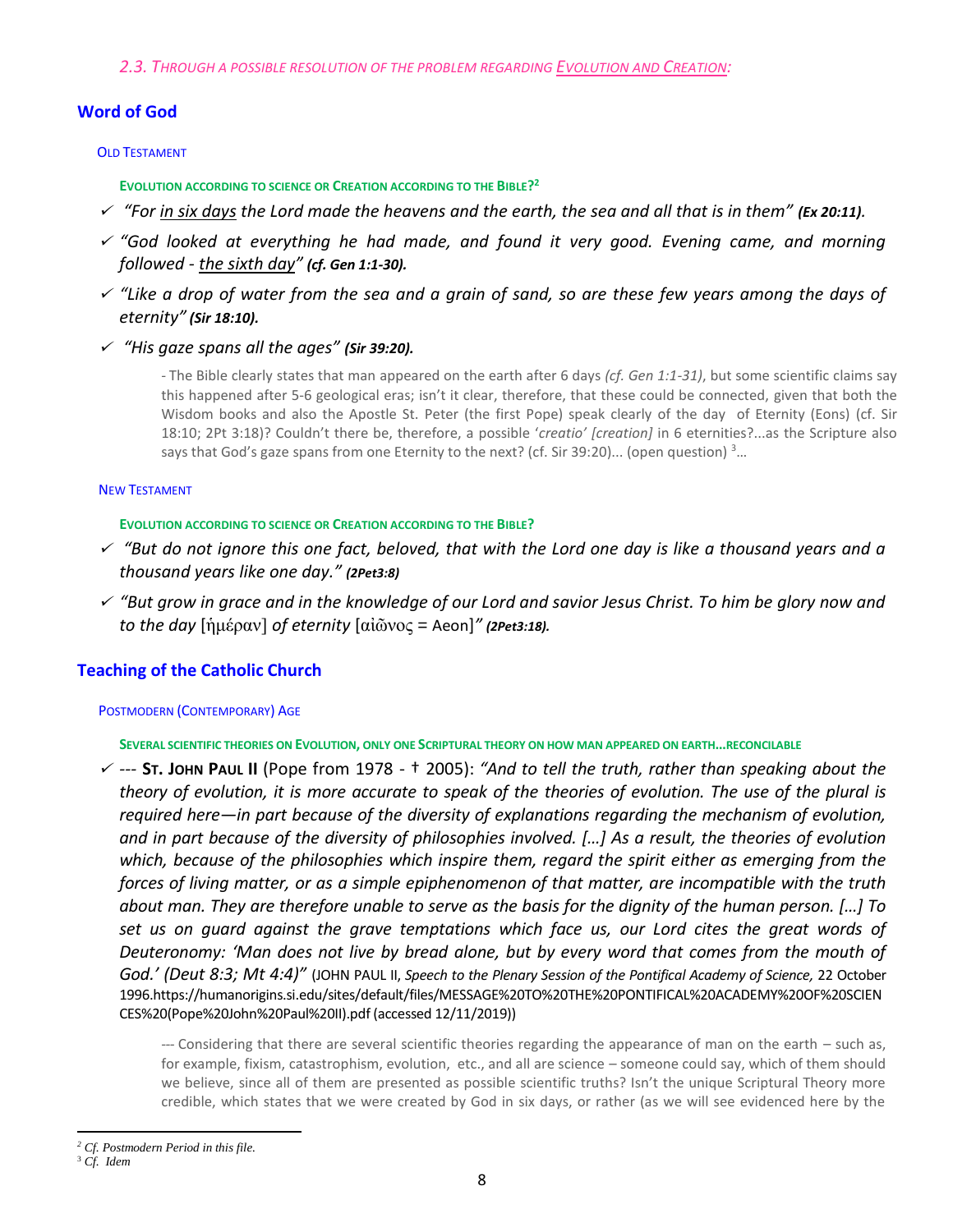Scriptures and the Magisterium) in 6 long historic periods (i.e. 1 day of Genesis can be also a historic period or one eternity)? – for (always sticking to the Scriptures) the Lord's gaze spans from one eternity to the next...<sup>4</sup>

**EVOLUTION AND CREATION OF THE HUMAN BODY AND SOUL…**

 --- **PIUS XII** (Pope from 1939 to 1958): *"The Teaching Authority of the Church does not forbid that, in conformity with the present state of human sciences and sacred theology, research and discussions, on the part of men experienced in both fields, take place with regard to the doctrine of evolution, in as far as it inquires into the origin of the human body as coming from pre-existent and living matter - for the Catholic faith obliges us to hold that souls are immediately created by God. However, this must be done in such a way that the reasons for both opinions, that is, those favorable and those unfavorable to evolution, be weighed and judged with the necessary seriousness, moderation and measure, and provided that all are prepared to submit to the judgment of the Church, to whom Christ has given the mission of interpreting authentically the Sacred Scriptures and of defending the dogmas of faith. Some however, rashly transgress this liberty of discussion, when they act as if the origin of the human body from pre-existing and living matter were already completely certain and proved by the facts which have been discovered up to now and by reasoning on those facts, and as if there were nothing in the sources of divine revelation which demands the greatest moderation and caution in this question."*

(POPE PIUS XII, Encyclical *Humani Generis,* 8 December 1950, n. 36

#### **THE 6 DAYS OF CREATION AS 6 HISTORIC PERIODS**

- --- **PONTIFICAL BIBLICAL COMMISSION:** *"[Question]: In the designation and distinction of the six days mentioned in the first chapter of Genesis may the word Yom (day) be taken either in the literal sense for the natural day or in an applied sense for a certain space of time…? Answer: in the affirmative."*  (PONTIFICAL BIBLICAL COMMISSION, "Concerning the Historical Character of the First Three Chapters of Genesis," n. VIII, 30 June 1909, in: *The Replies of the Pontifical Biblical Commission On Questions of Sacred Scripture.* Translated by E.F. Sutcliffe S.J. http://www.catholicapologetics.info/scripture/oldtestament/commission.htm (accessed 12/03/2019))
- *---* **BENEDICT XVI** (Pope from 2005 to 2013): *"The Fathers of the Church considered the six or seven days of the Creation narrative as a prophecy of the history of the world, of humanity. For them, the seven days represented seven periods of history, later also interpreted as seven millennia. With Christ we should have entered the last, that is, the sixth period of history that was to be followed by the great Sabbath of God."* (BENEDICT XVI, *General Audience*, 10 March 2010)

**ANOTHER ANSWER RE: FIRST 3 CHAPTERS OF GENESIS – WHETHER THEY ARE AN ALLEGORY (WITHOUT ANY OBJECTIVE OR HISTORICAL REALITY)**

 --- **PONTIFICAL BIBLICAL COMMISSION:** (Question): *"…may it be taught that: the aforesaid three chapters of Genesis [do not contain] accounts of actual events, accounts, that is, which correspond to objective reality and historical truth, but, either fables derived from the mythologies and cosmogonies of ancient peoples and accommodated by the sacred writer to monotheistic doctrine after the expurgation of any polytheistic error; or allegories and symbols without any foundation in objective reality proposed under the form of history to inculcate religious and philosophical truths; or finally legends in part historical and in part fictitious freely composed with a view to instruction and edification? Answer: In the negative to both parts."* 

(PONTIFICAL BIBLICAL COMMISSION, "Concerning the Historical Character of the First Three Chapters of Genesis," n. II, 30 June 1909, in: The Replies of the Pontifical Biblical Commission On Questions of Sacred Scripture. Translated by E.F. Sutcliffe S.J., in:<http://www.catholicapologetics.info/scripture/oldtestament/commission.htm> [accessed 12/03/2019].)

 $\overline{a}$ *4 On the issue of Biblical Creation and Scientific Evolution see also the period of the Old Testament in this file.*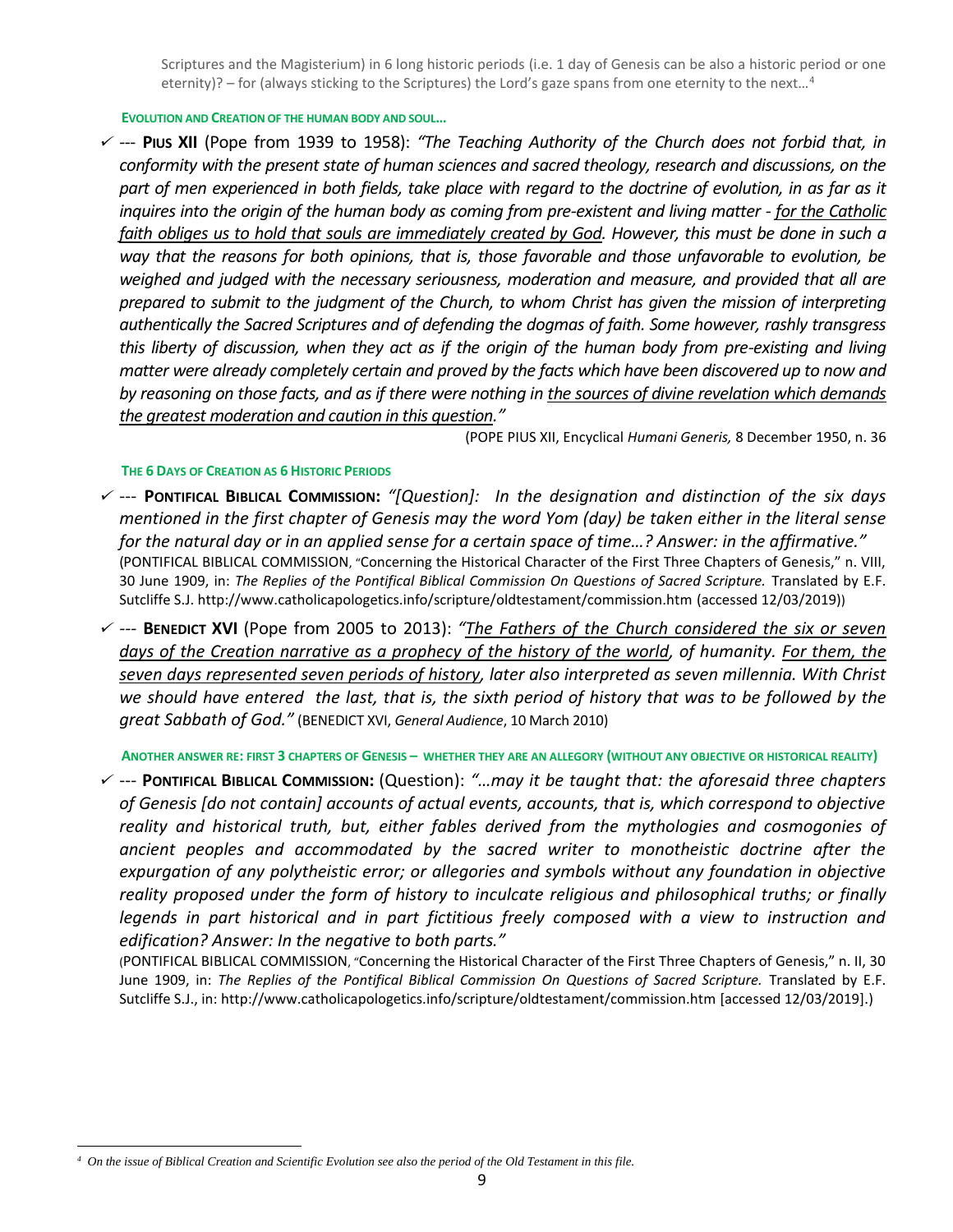*2.4. THROUGH A POSSIBLE RESOLUTION OF THE PROBLEM REGARDING GALILEO:*

# **Word of God**

#### OLD TESTAMENT

*JOSHUA SAID – TO THE LORD – "SUN, STAND STILL"›*

 *"It was then, when the LORD delivered up the Amorites to the Israelites, that Joshua prayed to the*  **LORD,** and said in the presence of Israel: Sun, stand still at Gibeon, Moon, in the valley of Aijalon!" *(Josh 10:12)*

# **Teaching of the Catholic Church**

#### MODERN AGE

**THE CASE OF GALILEO, ERROR OF THE INTERPRETERS, AND INERRANCY OF THE SACRED SCRIPTURES…**

*(--- In regards to Galileo, error of the interpreters / authors and inerrancy of the sacred scriptures, see further on in John Paul II, in the postmodern age, where Galileo Galilei is mentioned.)*

#### POSTMODERN (CONTEMPORARY) AGE

**THE CASE OF GALILEO, THE ERRORS OF THE INTERPRETERS, AND THE INERRANCY OF THE SACRED SCRIPTURES…**

 *---* **St. JOHN PAUL II** (Pope from 1978 - † 2005): *"The geocentric representations of the world [that is, with the earth or the world at the center of the universe] was commonly accepted in the culture as fully in agreement with the teachings of the Bible, in which some expressions, taken to the letter, seemed to constitute statements of geocentrism. The problem that was posed therefore by theologians of the time was that of the compatibility of heliocentrism [the model in which the earth and planets revolve around a relatively stationary sun] and Scripture. So, too, the new science, with its methods and the freedom of research which they suppose, obliged theologians to ask themselves about their criteria of interpretation of the Scripture. The greater part of them did not how to do this. Paradoxically, Galileo, a sincere believer, showed himself on this point more insightful than the opposing theologians. 'If the Scripture cannot err' – he writes to Benedetto Castelli – 'nevertheless sometimes and in various ways some of its interpreters and exhibitors may err.'" (*GIOVANNI PAOLO II*, Discorso ai partecipanti alla sessione plenaria della Pontificia Accademia delle Scienze, 31 ottobre 1992 [unpublished translation by pfsgm])*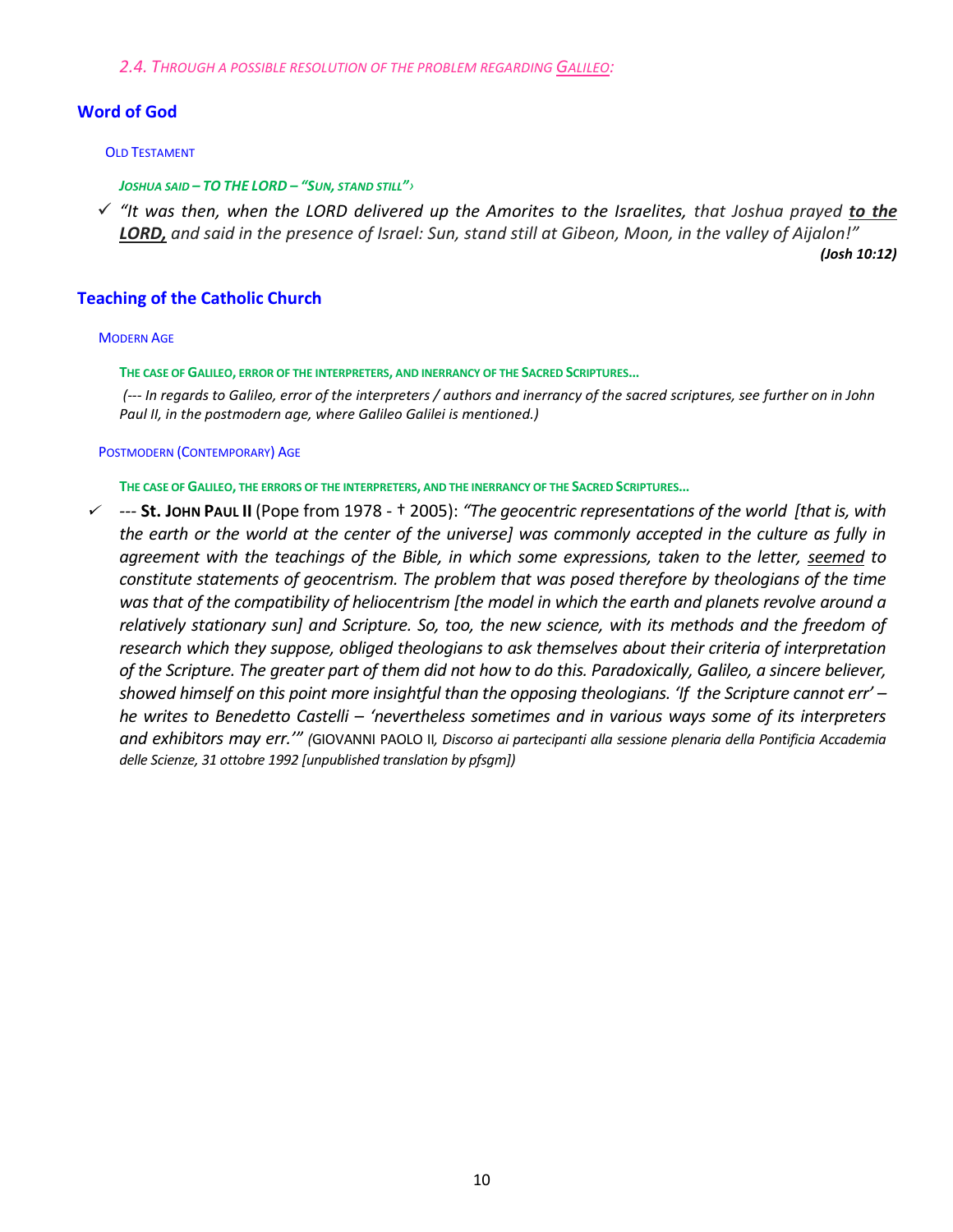*2.5. THROUGH THE ANALYSIS OF THE HISTORICITY OF THE SACRED SCRIPTURE:*

# **Word of God**

#### NEW TESTAMENT

**SOME HINTS REGARDING THE HISTORICAL CREDIBILITY OF THE SACRED SCRIPTURE (NT)**

 *"Now Jesus did many other signs in the presence of [his] disciples that are not written in this book. But these are written that you may [come to] believe that Jesus is the Messiah, the Son of God, and that through this belief you may have life in his name" (John 20:30-31).*

--- There are also the following Roman, Hebrew and Greek authors who testify to the historical death of Jesus:

**C. P. TACITUS**, a Roman Senator (55 - †117 A.D.), affirms:

*"Nero fastened the guilt [on others] and inflicted the most exquisite tortures on a class hated for their abominations, called Christians by the populace. Christus, from whom the name had its origin, suffered the extreme penalty during the reign of Tiberius at the hands of one of our procurators, Pontius Pilatus."*

> (TACITUS, *Annals* XV. Translated by Alfred John Church and William Jackson Brodribb. <http://classics.mit.edu/Tacitus/annals.11.xv.html> [accessed 12/10/2019])

**G. FLAVIUS**, a historian of a Hebrew background (about 37 †100 A.D.), testifies:

*"Now there was about this time Jesus, a wise man; if it be lawful to call him a man. For he was a doer of wonderful works; a teacher of such men as receive the truth with pleasure. He drew over to him both many of the Jews, and many of the Gentiles. He was [the] Christ. And when Pilate, at the suggestion of the principal men among us, had condemned him to the cross; those that loved him at the first did not forsake him. For he appeared to them alive again, the third day: as the divine prophets had foretold these and ten thousand other wonderful things concerning him. And the tribe of Christians, so named from him, are not extinct at this day."*

> (FLAVIUS, *Antiquities of the Jews, XVIII, 3.* Translated by William Whiston, 1737, in: <http://penelope.uchicago.edu/josephus/ant-18.html> [accessed 12/10/2019])

**LUCIAN OF SAMOSATA**, Greek author and rhetorician from Syria (ca. 120 † after 180), says:

*"The Christians […] worship a man to this day, the distinguished personage who introduced their novel rites, and was crucified on that account. […] And then it was impressed on them by their original lawgiver that they are all brothers, from the moment that they are converted, and [for this reason] they deny the gods of Greece, and worship the crucified sage, and live after his laws."*

(LUCIAN, *The Death of Peregrine, 11, 13,* Translated by H.W. and F.G. Fowler. Oxford: The Clarendon Press, 1905, in: [http://lucianofsamosata.info/wiki/doku.php?id=home:texts\\_and\\_library:essays:peregrine](http://lucianofsamosata.info/wiki/doku.php?id=home:texts_and_library:essays:peregrine) [accessed 12/10/2019])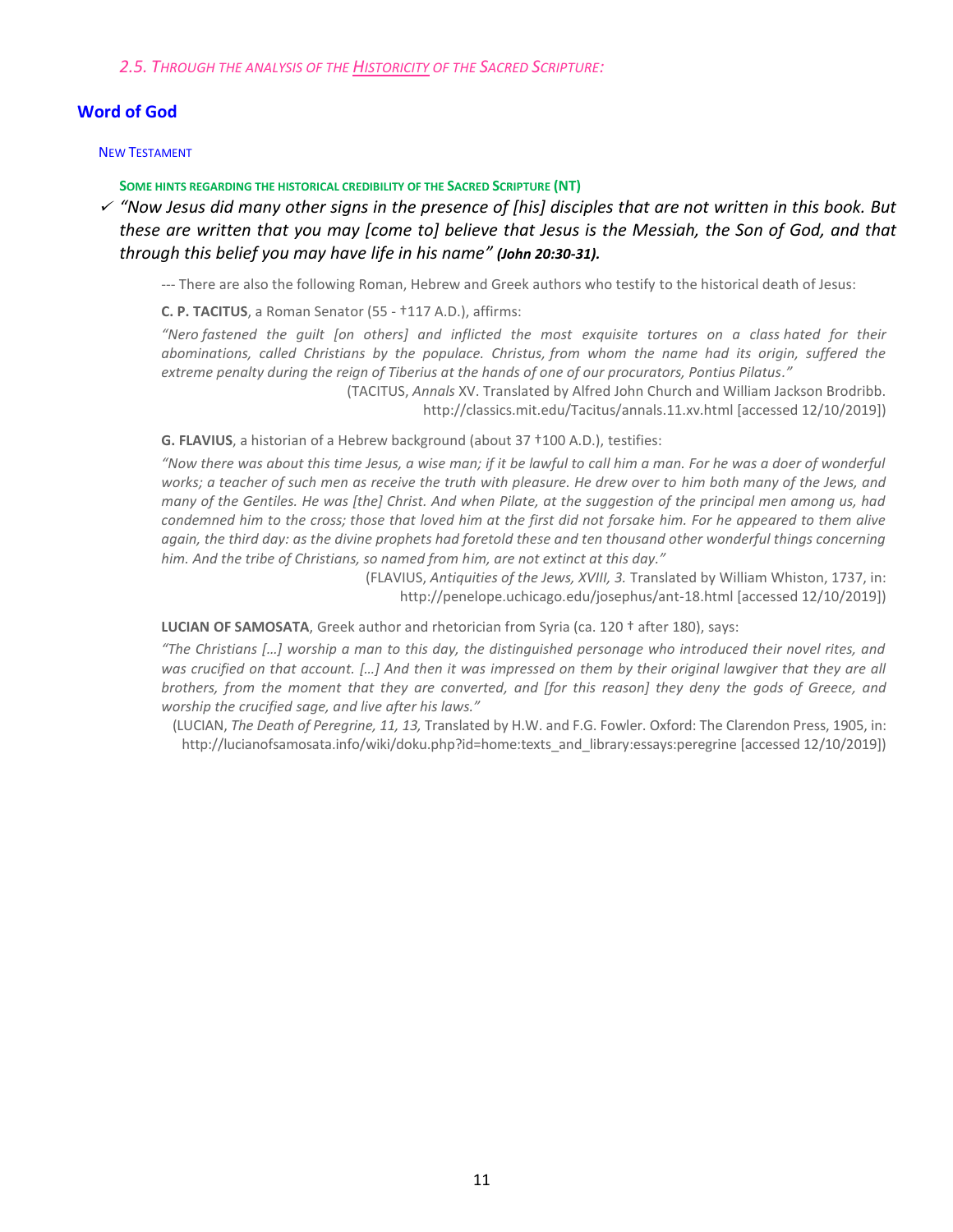# **Teaching of the Catholic Church**

#### MODERN AGE

#### **BIBLE, THEOLOGY AND THE MAGISTERIUM OF THE CHURCH**

 --- **ST. IGNATIUS OF LOYOLA** (Priest and Founder of the Jesuits; 1491 - † 1556): Among the *"Rules [to] be observed to foster the true attitude of mind we ought to have in the church militant:" "The Eleventh. We should praise both positive theology and that of the Scholastics. It is characteristic of the positive doctors, such as St. Augustine, St. Jerome, St. Gregory, and others, to rouse the affections so that we are moved to love and serve God our Lord in all things. On the other hand, it is more characteristic of the scholastic doctors, such as St. Thomas, St. Bonaventure, the Master of the Sentences, and others, to define and state clearly, according to the needs of our times, the doctrines that are necessary for eternal salvation, and that more efficaciously help to refute all errors and expose all fallacies. Further, just because scholastic doctors belong to more recent times, they not only have the advantage of correct understanding of Holy Scripture and of the teaching of the saints and positive doctors, but, enlightened by the grace of God, they also make use of the decisions of the Councils and of the definitions and decrees of our holy Mother Church.* (IGNATIUS OF LOYOLA, *Spiritual Exercises*, n. 363. Translated by L. J. Puhl, S.J., 1951. <http://spex.ignatianspirituality.com/SpiritualExercises/Puhl> (accessed 12/03/2019))

#### POSTMODERN (CONTEMPORARY) AGE

## **BIBLE, THEOLOGY, AND SCIENCE**

 *"Most desirable is it, and most essential, that the whole teaching of Theology should be pervaded and animated by the use of the divine Word of God….The Sacred Books hold such an eminent position among the sources of revelation that without their assiduous study and use, Theology cannot be placed on its true footing, or treated as its dignity demands….Nevertheless the judicious and instructed theologian will by no means pass by that method of doctrinal demonstration which draws its proof from the authority of the Bible; 'for (Theology) does not receive her first principles from any other science, but immediately from God by revelation. And, therefore, she does not receive of other sciences as from a superior, but uses them as her inferiors or handmaids.'"* 

(POPE LEO XIII, Encyclical *Providentissimus Deus*, 18 November 1893, n. 16)

## **THE BIBLE AND SCIENCE...**

- --- **BENEDICT XV** (Pope from 1914 † 1922): *"How can a cleric teach others the way of salvation if through neglect of meditation on God's word he fails to teach himself? What confidence can he have that, when ministering to others; he is really 'a leader of the blind, a light to them that are in darkness, an instructor of the foolish, having the form of knowledge and of truth in the law' [Rom 2:19ff], if he is unwilling to study the said Law and thus shuts the door on any divine illumination on it? Alas! Many of God's ministers, through never looking at their Bible, perish themselves and allow many others to perish also. 'The children have asked for bread, and there was none to break it unto them' (Lam. 4:4); and 'With desolation is all the land made desolate, for there is none who take it to heart' (Jer. 12:11)….it is from the Bible that we gather confirmations and illustrations of any particular doctrine we wish to defend."* (POPE BENEDICT XV, Encyc. *Spiritus Paraclitus*, 15 September 1920, nn. 47-48)
- *---* **VATICAN COUNCIL II** (1962 1965): *"Therefore if methodical investigation within every branch of learning is carried out in a genuinely scientific manner and in accord with moral norms, it never truly conflicts with faith… Consequently, we cannot but deplore certain habits of mind, which are also sometimes found among Christians, which do not sufficiently attend to the rightful independence of science and which, from the arguments and controversies they spark, lead many minds to conclude that faith and science are mutually opposed."* (VATICAN COUNCIL II, Pastoral Constitution *Gaudium et Spes*, n. 36)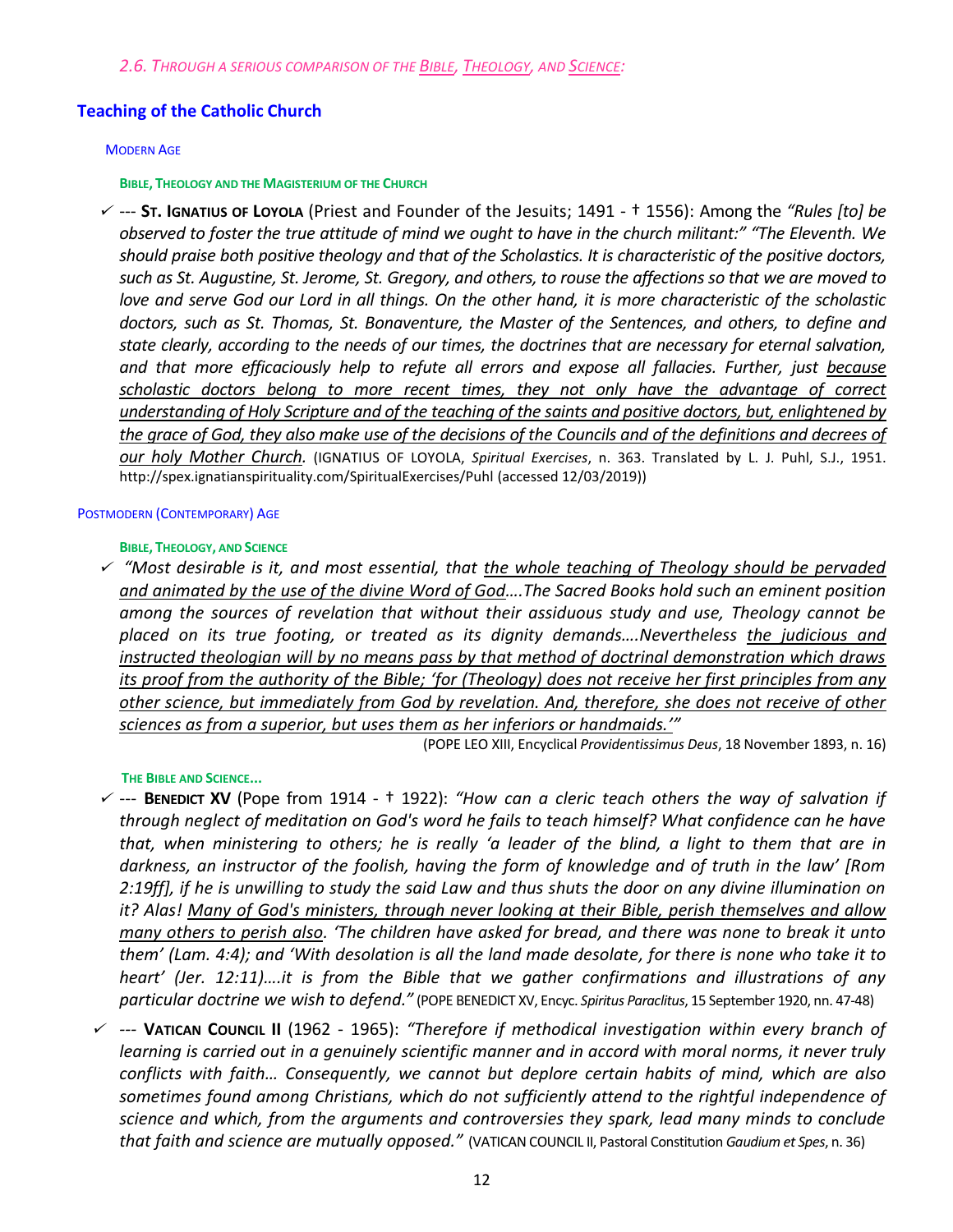*2.7. THROUGH THE TEACHING ON THE INSPIRATION AND INERRANCY OF SACRED SCRIPTURE:*

# **Teaching of the Catholic Church**

POSTMODERN (CONTEMPORARY) AGE

**INERRANCY OF ALL OF HOLY SCRIPTURE…**

- *---* **VATICAN COUNCIL I** (1869 1870): *"[The] books of the Old and New Testament, whole with all their parts, ...are to be accepted as sacred and canonical. But the Church holds these books as sacred and canonical, not because, having been put together by human industry alone, they were then approved by its authority; nor because they contain revelation without error; but because, having been written by the inspiration of the Holy Spirit, they have God as their author and, as such, they have been handed down to the Church itself."* (VATICAN COUNCIL I, Dogm. Const. *Dei Filius,* 24 April 1870, II)
- *---* **LEO XIII** (Pope from 1878 † 1903): *"But it is absolutely wrong and forbidden, either to narrow inspiration to certain parts only of Holy Scripture, or to admit that the sacred writer has erred. For the system of those who, in order to rid themselves of these difficulties, do not hesitate to concede that divine inspiration regards the things of faith and morals, and nothing beyond, because (as they wrongly think) in a question of the truth or falsehood of a passage, we should consider not so much what God has said as the reason and purpose which He had in mind in saying it – this system cannot be tolerated. For all the books which the Church receives as sacred and canonical, are written wholly and entirely, with all their parts, at the dictation of the Holy Spirit; and [it is far] from being possible that any error can co-exist with inspiration,… as it is impossible that God Himself, the supreme Truth, can utter that which is not true."* (LEO XIII, Encyclical *Providentissimus Deus,* 18 November 1893, n. 20)

**INERRANCY OF THE SACRED SCRIPTURES…**

 --- **PIUS XII** (Pope from 1939 to 1958):"*The [First] Vatican Council…declared that these same books [of Sacred Scripture]…'contain revelation without error.. .having been written under the inspiration of the Holy Spirit, they have God for their author, and as such were handed down to the Church herself' (Session III, Chap. 2; Enc. Bibl. No. 62). When, subsequently, some Catholic writers, in spite of this solemn definition of Catholic doctrine, by which such divine authority is claimed for the 'entire books with all their parts' as to secure freedom from any error whatsoever, ventured to restrict the truth of Sacred Scripture solely to matters of faith and morals, and to regard other matters, whether in the domain of physical science or history, as 'obiter dicta' and - as they contended - in no wise connected with faith... Leo XIII… justly and rightly condemned these errors.*"

(PIUS XII**,** Encyclical *Divino Afflante Spiritu*, 30 September 1943, n.1)

- *---* **VATICAN COUNCIL II** (1962 1965): *"For holy mother Church, relying on the belief of the Apostles (see John 20:31; 2 Tim. 3:16; 2 Peter 1:19-20, 3:15-16), holds that the books of both the Old and New Testaments in their entirety, with all their parts, are sacred and canonical because written under the inspiration of the Holy Spirit, they have God as their author... In composing the sacred books, God chose men and while employed by Him they made use of their powers and abilities, so that with Him acting in them and through them, they, as true authors, consigned to writing everything and only those things which He wanted…The books of Scripture must be acknowledged as teaching solidly, faithfully and without error that truth which God wanted put into sacred writings for the sake of salvation."* (VATICAN COUNCIL II, Dogm. Const. *Dei Verbum,* n. 11)
- *--- CATECHISM OF THE CATHOLIC CHURCH* (1992): *"God is the Author of Sacred Scripture because he inspired its human authors; he acts in them and by means of them. He thus gives assurance that their writings teach without error his saving truth."* (*CCC* 136)